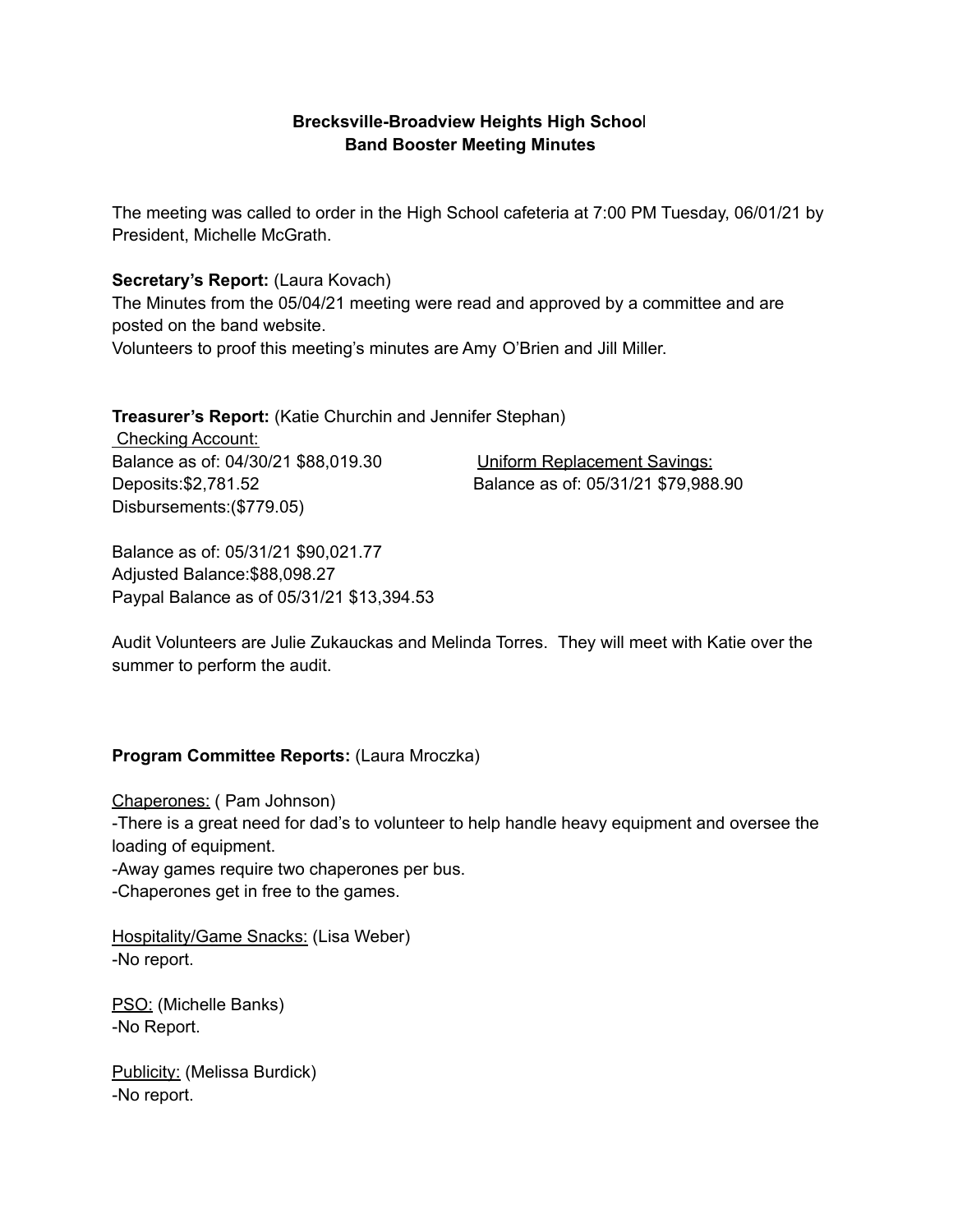Senior Night: (Amy O'Brien) -No Report.

Swarm Board and Decorations: (Lisa Trout) -No Report.

Uniforms: (Lori Reagan, Rima Julien and Linda Gauntner)

-The current uniform committee will stay on for the 2021-2022 school year to help train the new members of the committee.

-Uniform fitting nights will be held July 19th, 20th and 21st. The extra night is needed to fit the sophomores who were not able to be fitted last year.

-Lori stressed the importance of having many parents volunteer to help on as many nights as possible. She would prefer that parents do not volunteer on the night their child is being fitted. The fitting process takes approximately one hour to complete.

-She is also looking for help with hemming uniform pants and to make minor sewing repairs that may be needed on uniforms during fitting nights.

Summer Uniforms: ( Lisa Karakostas, Laura Mroczka and Melinda Torres) -No Report.

Yard Signs: (Melinda Torres) -No Report.

# **Ways and Means Committee Reports:** (Kathy Drinko)

Athletic Programs: ( Melissa Burdick)

-The biggest band fundraiser.

-Still looking for 2-3 more people to help.

-Need volunteers to sell ads as well as an organizational person.

Athletic Program Sales: (Michelle McGrath) No report.

Athletic Program Layout: (Kim Traum) -No Report.

Citrus Sales: ( Heather McCleary and Kathy Drinko) -No Report.

Disney Raffle: (Sue Flis) No Report.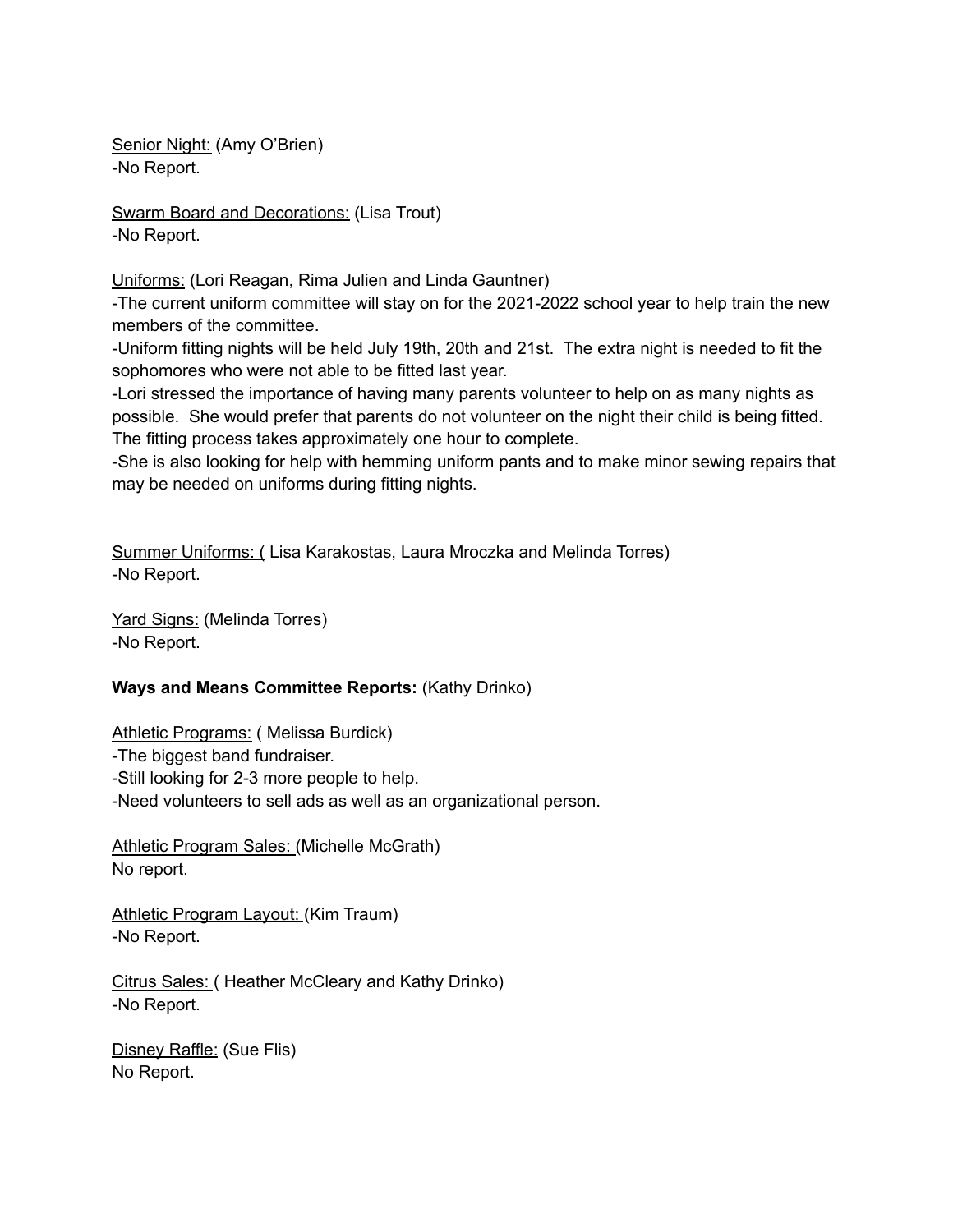Endowment/Patrons: (Michelle McGrath)

-Any unused BeeBucks in seniors' accounts will be absorbed into the uniform fund.

-Unfortunately due to the federal tax code, unused BeeBucks cannot be refunded.

-Left-over funds can be transferred to a younger sibling BeeBuck account, be used towards the Endowment fund or applied to band fees.

-Unused senior BeeBucks can also be used to purchase a lifetime Endowment membership.

## Spirit Wear: (Melinda Torres)

-Paper form ordering option will be available on uniform fitting nights.

-This will be the only time paper forms will be offered. Orders for spirit wear will also be available online. Melinda can extend the order deadline for spirit wear but these orders will need to be picked up at Star Sports by parents.

-The board will meet with Melinda over the summer to decide on what clothing options will be offered.

-Kathy Drinko suggested that there be at least one t-shirt style and one type of athletic pants available with little or no mark-up so that there are affordable options for all band members. -Melinda will have samples available at uniform fitting nights.

-Melinda also wants to make sure she has a parent or two to assist her.

## Band Director's Report**:** (Mr. Ciulla and Mr.Pasternak)

-Mr. Ciulla was happy to see a few new faces at the last booster meeting.

-He thanked all parent volunteers and especially senior parents for all the help they gave to him and the band program this year.

-The Summer mailing should be ready to go by Thursday June 3rd.

-Start-up rehearsal will be held Thursday, June 3rd.

# President's Report: (Michelle McGrath)

-Michelle asked that any outgoing chairperson make plans to meet their replacements to help with their transition.

-Michelle recognized board members and senior parents who have given their time and talents to the band program over the years.

-She gave special shout-outs to Kathy Drinko, Laura Kovach, Melissa Burdick, Lisa Trout, Pam Johnson, Barb Wisniewski, Lori Reagan and the uniform committee,Vince Ciulla and John Pasternak

-Kathy Drinko thanked Michelle McGrath for her outstanding work as president this year and for taking on all the issues Covid caused.

-Michelle installed the new board members.

-The 2021-2022 band board members are;

\*President, Amy O'Brien

\*First Vice-President, Laura Mroczka

\*Second Vice-President, Heather McCleary

\*Treasurer, Katie Churchin

\*Assistant Treasurer, Jennifer Stephan

\*Secretary, Jill Miller